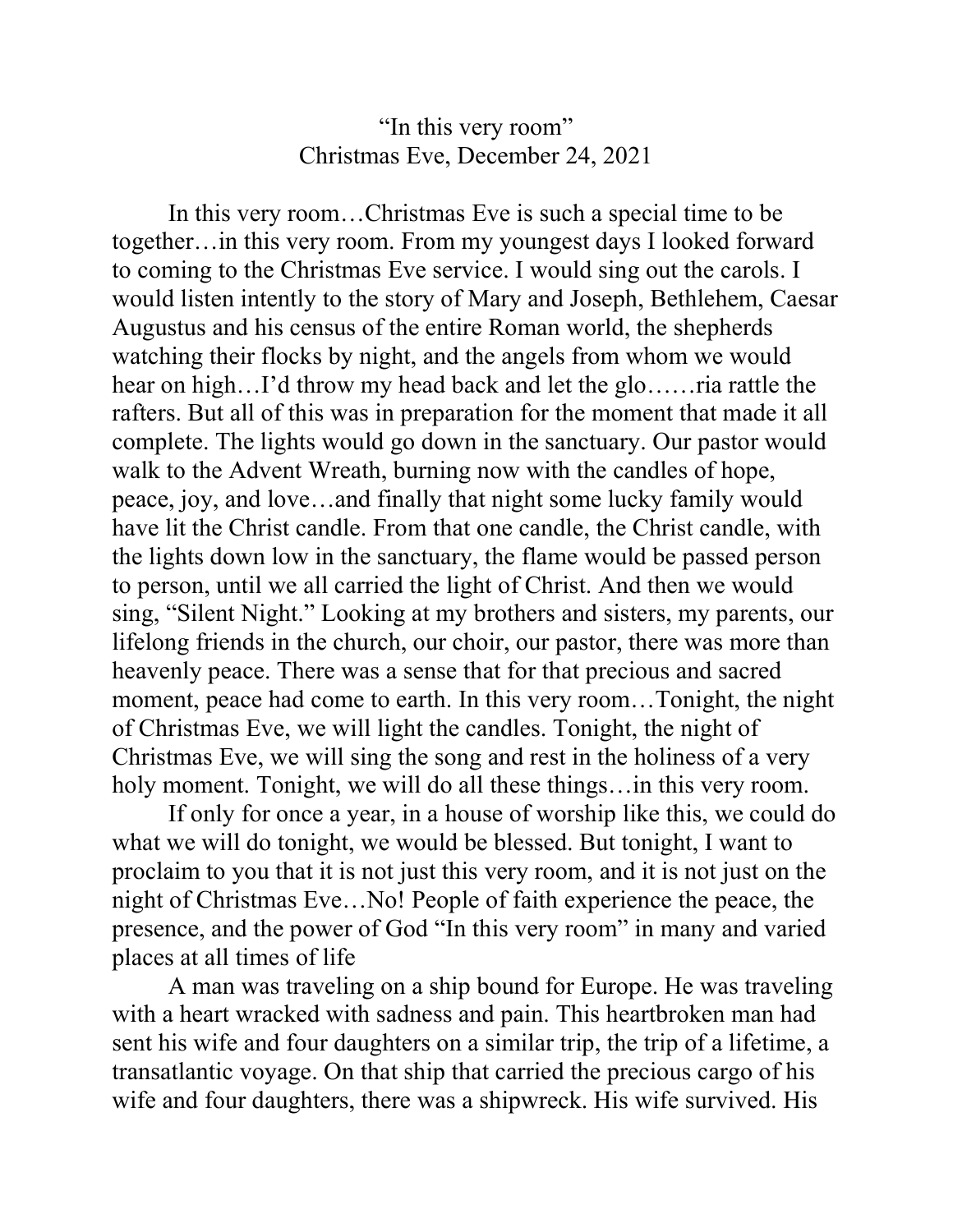four daughters all died. Having survived this disaster his wife cabled her husband, "Saved alone." Receiving that devastating cable, his life wracked by grief, the man boarded a ship and headed to Europe to be with his wife. When the ship passed the spot where his daughters perished, something profound happened. His daughters did not return to life. But in this very room, which that night was a ship sailing through a dark night on the Atlantic Ocean, the heart of the man was comforted by the peace, by the presence, and by the power of God. That night he wrote the words to a hymn that have helped so many when they have faced their own seasons of sadness and sorrow. "When peace like a river attendeth my way…when sorrows like sea billows roll…whatever my lot Thou hast taught me to say, "It is well, it is well with my soul."

It happens in church, that sense of "In this very room." It happens on ships and on highways and byways, in the quiet corners and the busy intersections of life. If it happens in all these places, it probably shouldn't surprise us that it happens in places as strange as the bar of a hotel in the Greek town of Thessaloniki. Thessaloniki is a place the Apostle Paul visited on his missionary journeys. We were leading a group from our church in Texas on a trip of Greece and Turkey, a trip, "In The Footsteps of St. Paul." Earlier that day we had been at the biblical town of Berea and from Thessaloniki we were headed to Philippi the next day. After dinner in Thessaloniki, we walked by the bar in the hotel where we were staying. We recognized another group at the bar, for they had also been at Berea earlier that day. They had taken over the piano in the hotel bar and they were singing.

We stopped to listen as they sang show tunes from Broadway. Then they turned to the Beatles and these folks were having fun. Somehow one of the members of our group got dragged in to sing with them, and she found out they were members of a Filipino church from Southern California who were on a Christian tour of the biblical sites where Paul had travelled. Now I can't think of a more abrupt transition than to go from singing Broadway show tunes and Beatles songs about Yesterday and Yellow Submarine and Obla Dee Obla Da life goes on….to singing church hymns.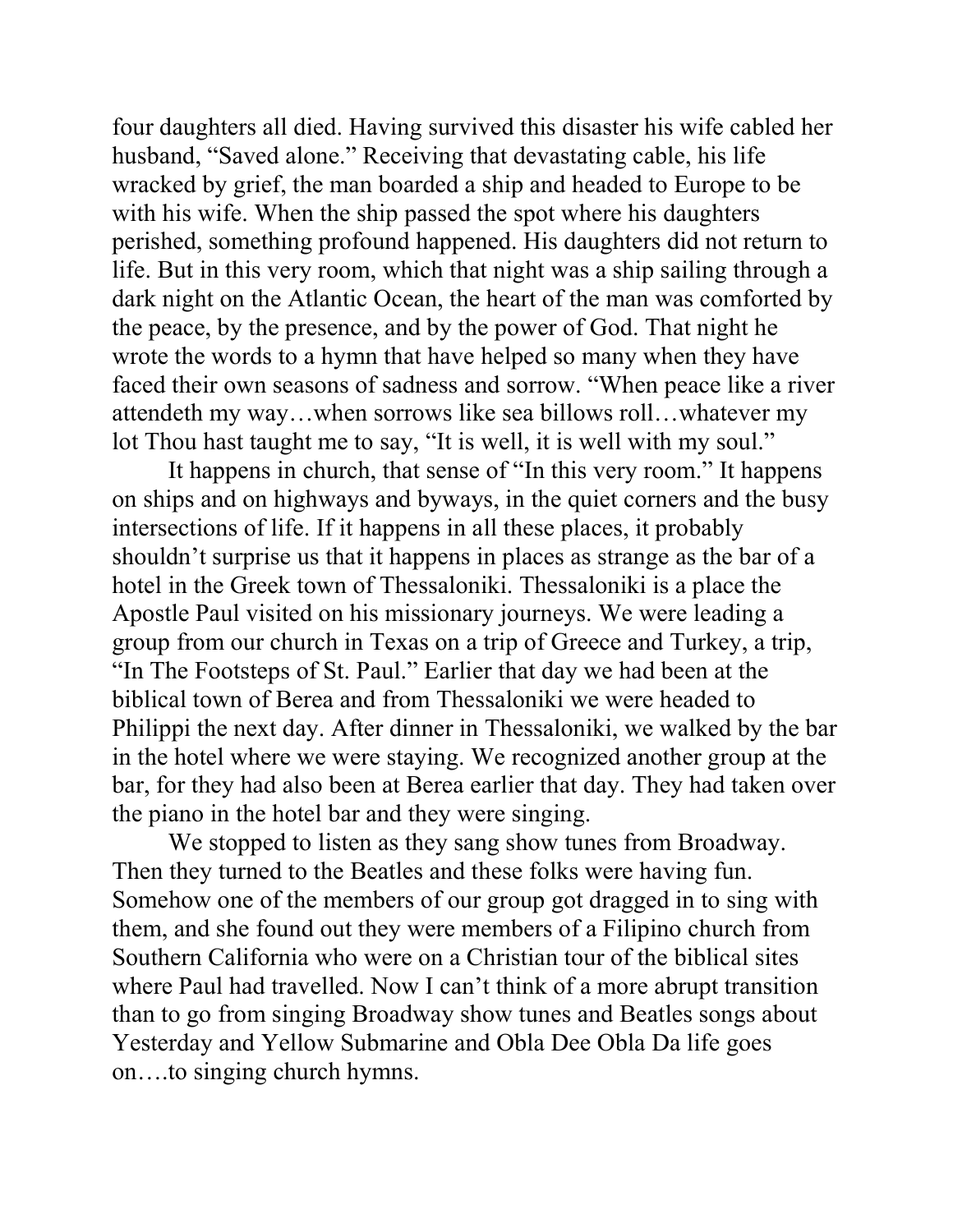But there in that hotel bar in Macedonia where 2,000 years before a stranger came to town telling the story of a man named Jesus who was the Savior of the world, in that hotel bar the person at the piano began to play a hymn that has been played many times at many places among many, many people who have a deep faith and trust in God. The person at the piano began to play, "How Great Thou Art." In that moment the hotel bar became a glimpse of heaven as Filipinos from California and Presbyterians from Texas and anyone else who happened to be present began to sing. We came to the last verse, the verse where creation achieves its final goal, when all God's children of every race and nation and tribe and tongue will be brought together to dwell with our God and to know him face to face. "When Christ shall come with shouts of acclamation and take me home, what joy shall fill my heart. Then I shall bow in humble adoration and there proclaim, 'My God how great thou art.' Then sings my soul, my Savior God to thee, how great thou art, how great thou art. Then sings my soul, my Savior God to thee, how great thou art, how great thou art." And right there, in a hotel bar in the seaside town of Thessaloniki, the Spirit of the Lord manifested himself and it was so obvious, so real, so beautiful that Jesus, our Lord Jesus, was in this very room.

If God shows up in bars and on ships sailing the oceans, it shouldn't surprise us that God also makes his presence felt on the beaches of Westerly, Rhode Island. I don't even want to try and name the number of times God shows up at Weekapaug and Watch Hill and you better know God is a frequent visitor to the Westerly Town Beach and Misquamicut State Beach. God's power and majesty are on full display when the storms roar. The joy and blessing of God is heard in the happy cries of children chasing and being chased by the waves. Those who rise early and those who stay late see the glory of God in the rising and the setting of the sun, risings and settings often accented with the most stunning displays of color and light.

This past May God showed up at Misquamicut in a way I will never forget. God's appearance in the early evening hours of Thursday, May  $6<sup>th</sup>$ , was an especially welcome appearance. Our local clergy group had been discussing how we might process the deep loss and sadness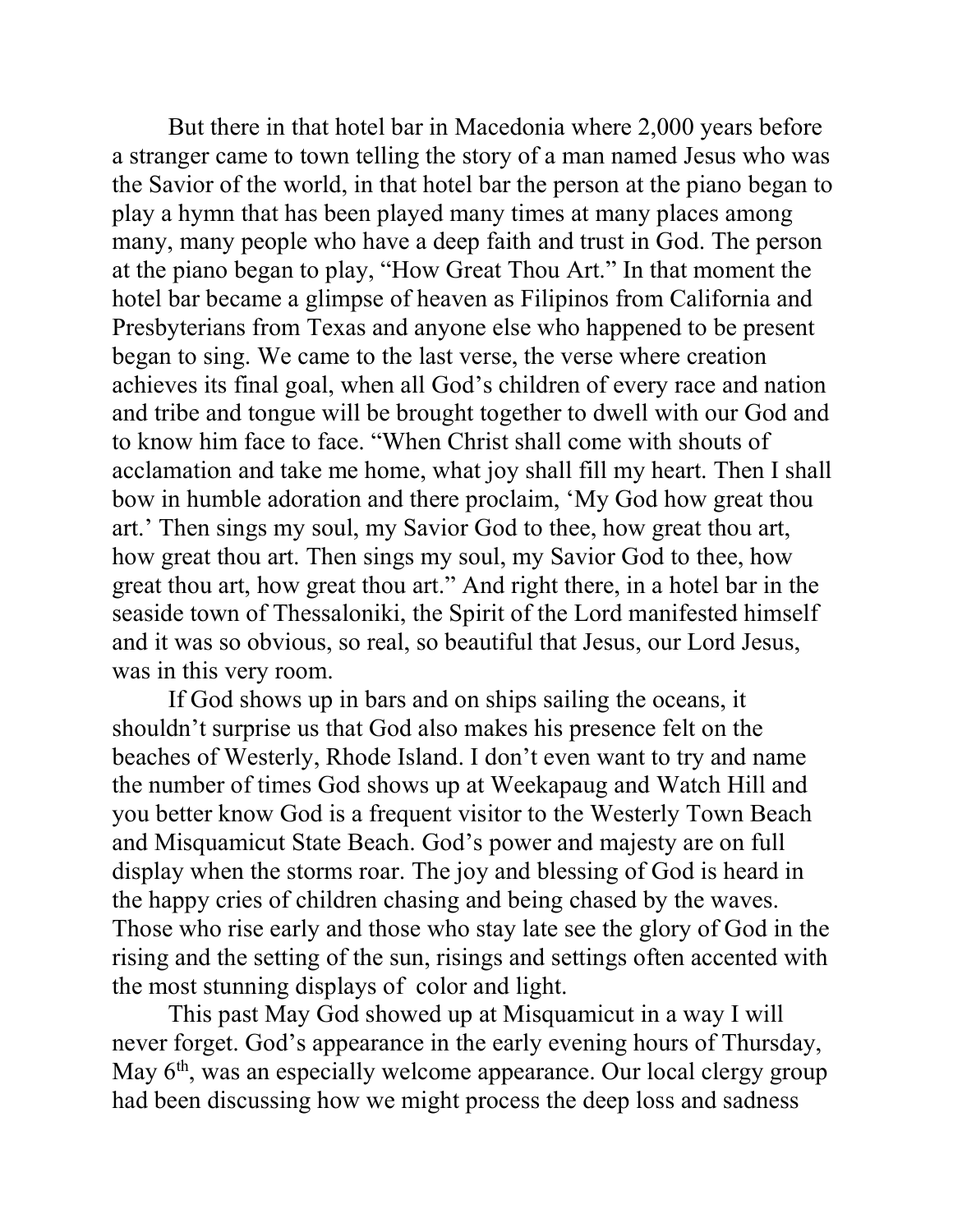associated with COVID. We finally decided to have a worship service for the whole community, and to have that service on the beach at Misquamicut. Reaching out to all our member congregations, we asked them to submit the names of loved ones whose lives had been lost during COVID. When we arrived that evening and took our place, we were all hoping and praying that Jesus would be with us, "In this very room." And yet as we hoped and prayed that Jesus would be with us, there was confidence born of numerous other appearances, appearances on ship decks and hotel bars and a host of other expected and unexpected venues, there was a confidence that Jesus would be with us. And that night it was just as we hoped, just as we prayed, and just as believed it would be. There on the sands of state beach, Jesus was with us, "In this very room." The names of all those who had been lost were read with quietness and reverence. As the service drew to a close, we sang familiar words, "Amazing grace how sweet the sound, that saved a wretch like me. I once was lost but now am found, was blind but now I see."

Even though we have come to expect that Jesus is with us in this very room, we would not have that hope, we would not have that prayer, we would not have that confidence if there wasn't a stable, a stable where a tired traveler and his expectant wife had found a place of refuge after being refused at all the houses and homes in that little town of Bethlehem. There in a stable, while the cattle were lowing, Jesus Christ was born. And that stable became the first place that humans experienced the unique presence of God's one and only Son, the baby boy Jesus. That night was the first night that the song was raised, "In this very room." That night was the first night, but it was not the last night. And tonight, like so many nights before, in so many places on so many occasions, happy, sad, joyful, heartbroken, surrounded by loved ones or cold and all alone, we know Jesus is with us. We know Jesus, our Lord Jesus, is in this very room.

Be near me Lord Jesus I ask thee to stay, close by me forever and love me I pray. Jesus is near us. Jesus is near us and he will stay with us and he will never leave us and never forsake. Tonight, in this room, just like every day and every night in every room in every place in this